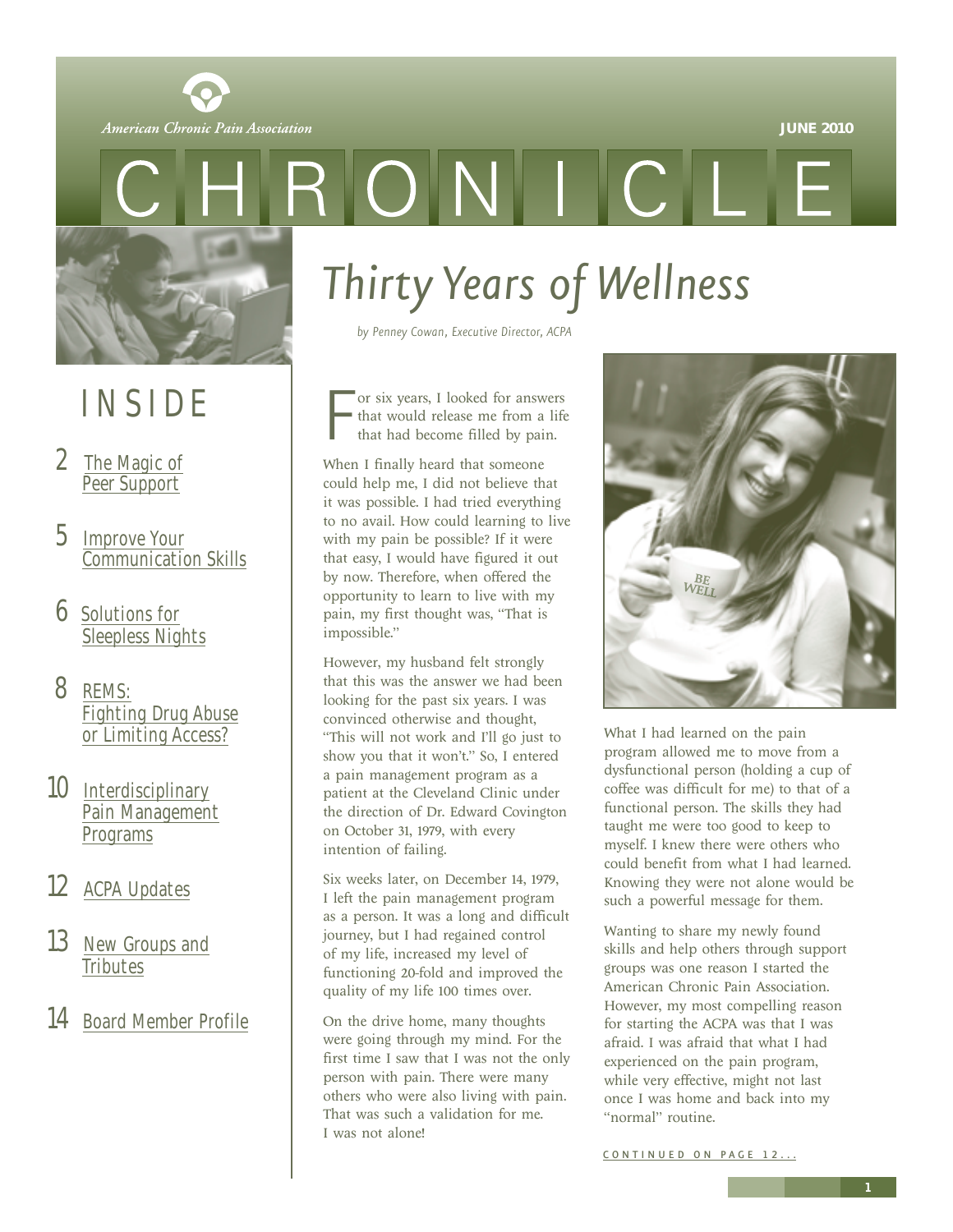# <span id="page-1-0"></span>*The Magic of Peer Support*

*by Erin Kelly*

ean Bascombe's work in peer<br>support started when she str<br>a conversation with a neight<br>niece. The woman was 20 years ean Bascombe's work in peer support started when she struck up a conversation with a neighbor's younger than Bascombe, but both were struggling with chronic pain and they found common ground right away. "We started talking, and each of us said that we felt so alone," Bascombe explains. That experience led Bascombe to start a peer support group named NFAA: Never Feel Alone Again.

This story points out one of the most important things a peer support group can do: reduce feelings of isolation. But peer support can do much more, both for the group members and for the organizers who create and lead groups. The companionship, understanding, role models, and ideas that peer support generates are a vital part on the ongoing journey from patient to person.

### *People Who "Get It"*

Living with chronic pain is an unusual experience, but not a unique one. Whether you are dealing with serious problems like feelings of worthlessness or trivial concerns like an annoying heating pad, talking to people who've "been there" can help. "So many people who come to the group for the first time thought they were alone in having these problems," Bascombe says, "but they're not."

Jerry Becker, an ACPA facilitator in the New York City area, compares his peer group to "a warrior clan." Becker lists several reasons why it's easier to communicate with others who have chronic pain.

"They believe you when you describe your level of pain, they understand that you're not exaggerating, and accept that you're not a hypochondriac," he says.



*A strong peer support group can be like a surrogate family.*

Becker says peers are familiar with the negative emotions you're going through and they understand that if you take opiate pain medications you're not doing it for fun. People without pain can have a hard time understanding these things, so it can be easier to talk to peers in a support group than to family members or close friends.

Theresa Hesse, an ACPA facilitator near Dallas, Texas, says that peer groups are especially useful when it comes to understanding family dynamics. "There are a lot of relationship changes in a family when one member has chronic pain," Hesse says. "Peers understand that there's a lot of sadness and guilt involved if you can't do things you want to do, like go to a child's baseball game."

Family members without pain can find it difficult to sympathize with your mental state when they feel hurt by your actions. Group members know that acknowledging the emotional pain

is a step toward moving through it and will help you focus on what you can do instead. "I try to remind them that if they miss one event, they'll probably make the next one," says Hesse.

Peer support can come in different forms. Group meetings are very useful, especially for people in the early years of learning to live with chronic pain. But many people also help each other over the phone and by e-mail.

Becker, a 20-year veteran of living with pain, retired from leading a bimonthly support group after more than 10 years. He still works as an ACPA facilitator by providing resources by phone and over the Internet. He also has close friends that make up a long-distance support group for him. "I always have somebody I can call up when I need to talk," he says. "You have to have people you can count on. You need somebody to vent to."

[CONTINUED ON PAGE 3...](#page-2-0) [| TOP |](#page-0-0)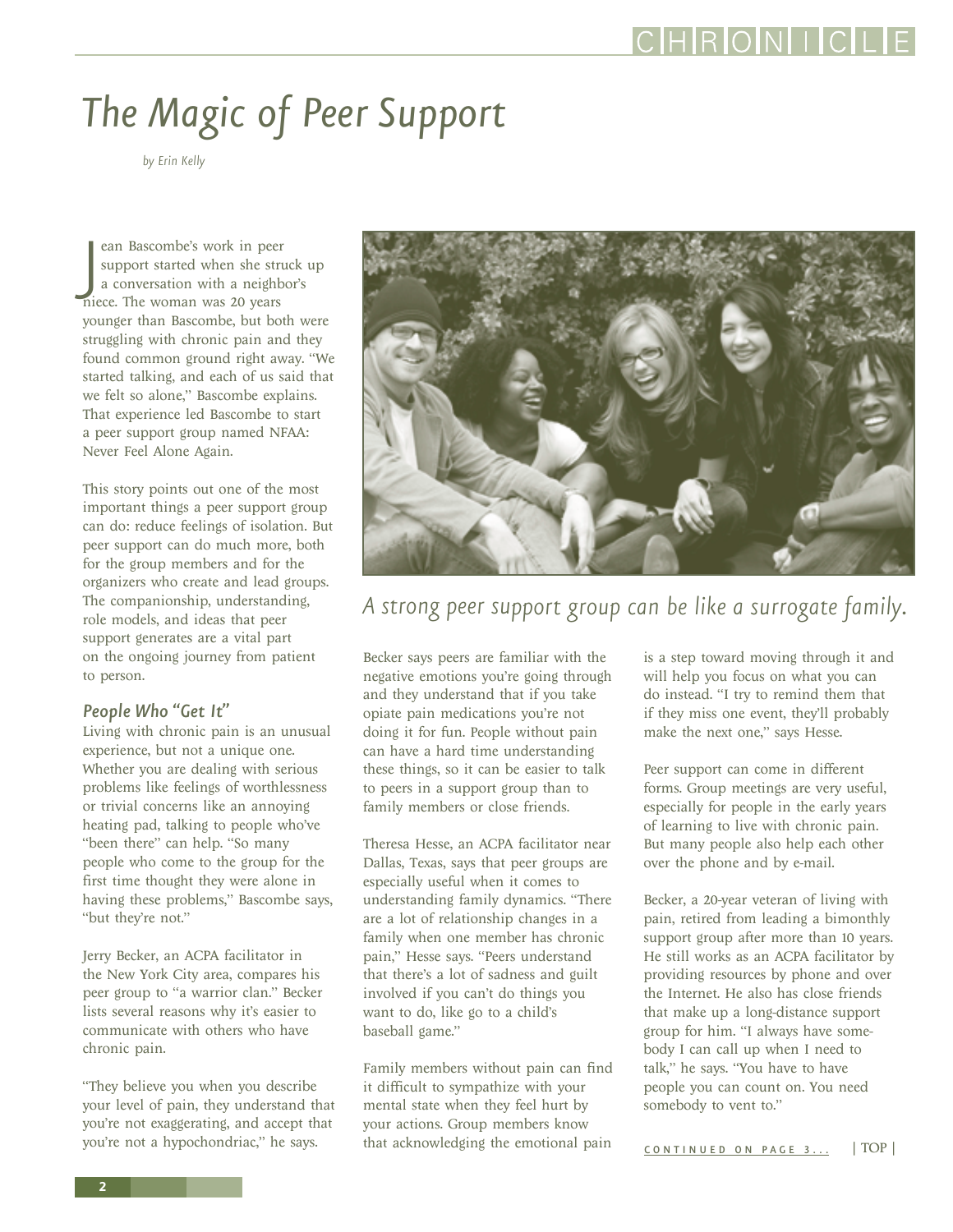### *It can be easier to talk to peers in a support group than to friends.*

#### <span id="page-2-0"></span>[CONTINUED FROM PAGE 2...](#page-1-0)

### *Personal Stories and Personal Touches*

Peer groups offer a different kind of help than you get from professional counseling. "I don't have boundaries like professional therapists have to keep them from getting too close," Hesse explains of her role as a facilitator. "I have a very open personality and I'm a big hugger." By sharing personal stories and feelings, she encourages others in the group to open up about their concerns.

Bascombe says her group, based in eastern Pennsylvania, benefits from a feeling of openness and intimacy. "It's like a little family," she says. "We all trust each other and share with each other." She says this level of sharing wouldn't be possible without trust. "Confidentiality is one of the most important things in the group," she says. "There's a sense of honesty everyone is able to say what they want to say. In a group you can vent your frustrations more easily than you can with friends or the people you meet in your doctor's office."



In bad times, a strong peer support group can be like a surrogate family. "Everyone in the group is an important member of the team and we make sure they know it," says Becker. "We care about you, we love you, and we need you—even if it seems like your relatives don't."

Groups also can be a social outlet. Bascombe says her weekly group has started meeting for lunch at a restaurant once a month instead of their regular evening meeting. Becker's group scheduled holiday parties and outings for dinner and theatre in addition to their regular bimonthly meetings in a church meeting room.

### *Role Models Who've Been There*

Group facilitators also can provide an example of how to live with chronic pain. Becker recovered from "rock bottom" with the help of a multidisciplinary pain management program in the mid-1980s and was able to return to teaching full time. He got married and maintained a low pain level for years mainly by controlling his weight and using exercise and biofeedback techniques. "I was lucky that I was able to take the program's teaching to heart," Becker says. He realizes that the fourweek intensive inpatient program he participated in is a luxury that few people have access to these days and he wants to pass on what he learned there.

"I have \$100 million worth of knowledge to give away for free," he says. He tries to help people understand that their pain won't be "cured," but that they can improve how they feel by taking responsibility for their own health through exercise and lifestyle changes. "I'm doing well, but that's because I work out 45 minutes every day. I meditate every day for 15

minutes, and my diet is the way the FDA says it ought to be, with meat at the top of the pyramid and fruits and vegetables at the bottom," Becker says. "It's not easy and it's a long journey."

Hesse meets with people in a pain management program and they often comment that she "doesn't look hurt." In her 18th year of living with chronic pain, Hesse has learned to manage her symptoms and her mindset, so she doesn't carry herself like a person who is hurting—at least, not most of the time.

"I drive an hour each way to get to group, although 30 minutes in the car is usually my limit," she says. "When I walk into the building I'm not always in the best shape." She uses ice packs, rest, and relaxation techniques to recover from the drive before starting the meeting. But Hesse believes that how she handles a flare-up can be educational for the others in the group. "I think it helps that they sometimes see me in a little bit of trouble," she says. "When I have that kind of pain, it's just physical, and I can manage it."

As a mother with chronic pain, Hesse also uses her experience to reassure parents that they can still do a good job at parenting by thoughtfully choosing how to spend their energy. "I see mothers with pain who don't know how they'll be able to take care of their children," she says. "I tell them what I've learned: If the kids are fed and healthy, it doesn't matter if the laundry isn't done or the house isn't clean. My kids need me—my personal attention and affection—more than they need clean laundry."

[CONTINUED ON PAGE 4 ...](#page-3-0) [| TOP |](#page-0-0)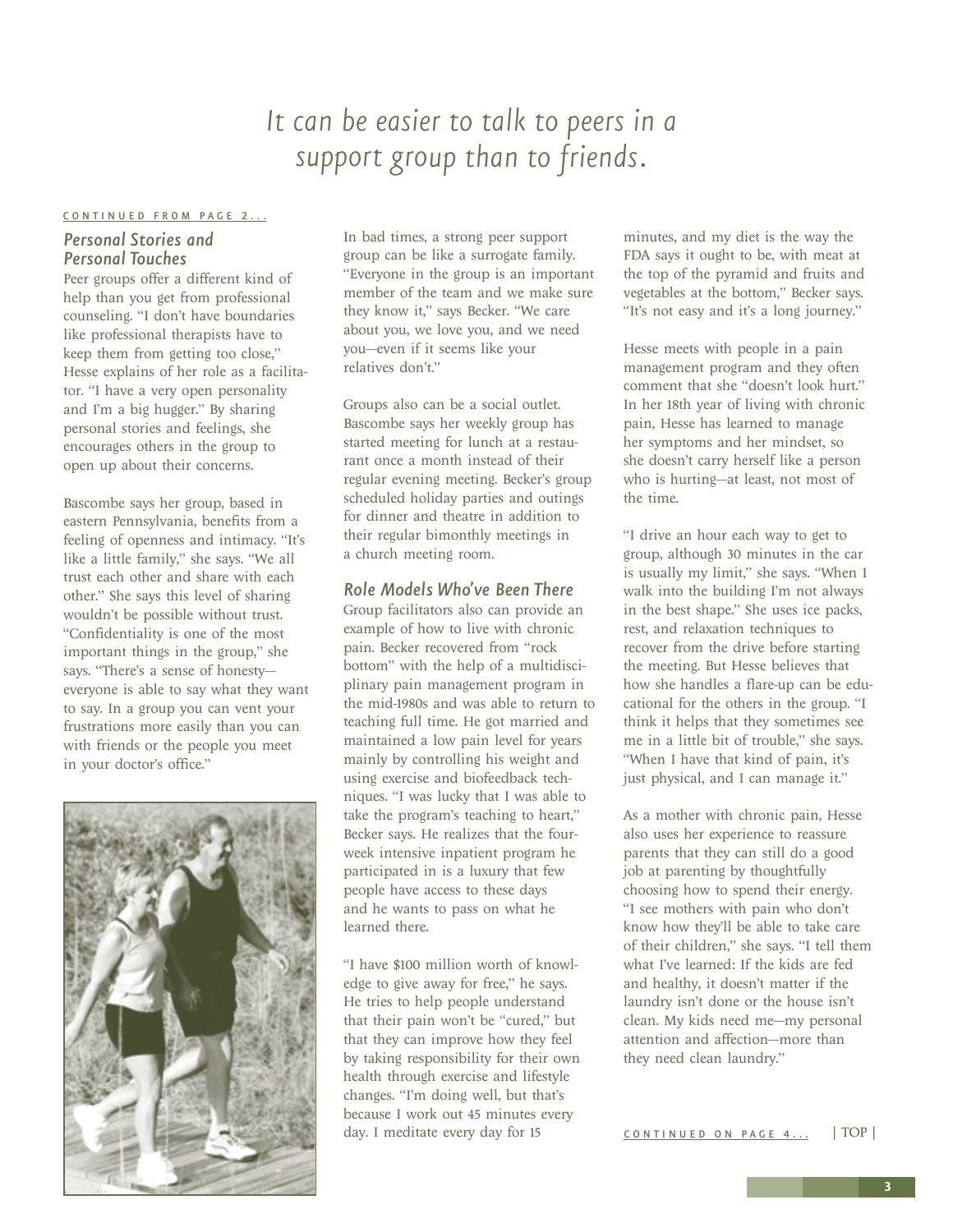<span id="page-3-0"></span>*The Magic of Peer Support*  [CONTINUED FROM PAGE 3 ...](#page-2-0)



Bascombe feels as if she is a role model for her group members, but also that she sometimes serves an example of what can happen when things go wrong. Her support group includes people with chronic pain, neuropathy, and diabetes—a disease that's taken a toll on Bascombe herself. "I've lost sight in one eye and had a toe amputated because of diabetes," Bascombe says. "I want to prevent others from going through that." Despite her outcome, sharing her story with her peer group has been rewarding. "People tell me they work hard to control their diabetes because they don't want to become like me," she says.

### *Helping Yourself By Helping Others*

In a peer support group, members get help and give it at the same time. "I've always been a caregiver," says Hesse, "and it took me a long time to find some way to be a caregiver in my life with pain," she says. "There's such a tremendous feeling when you know you've helped even one person."

For people who struggle to feel useful after having to give up work or house-

hold tasks, helping others is one way to boost feelings of self-worth. "It gives me an enormous amount of joy to be able to help other people who are in the position I was in," she says.

But it's not always easy. People with pain can be angry and rude and reluctant to participate. "Pain can change people's personalities, like Dr. Jekyll turning into Mr. Hyde," says Becker.

Bascombe says she sometimes meets people who are so consumed by pain that "they're not even able to talk to you in a nice way." Because she remembers when she felt that way, she can be patient when trying to help those people. "I used to be that miserable person," Bascombe says. "I've come a long way."

When she is able to help someone turn his or her life around, the reward is worth the emotional and physical effort. "Last December I wasn't doing well at all, and my doctor asked me, 'Are you sure your work with the group isn't pulling you down?' I said, 'Absolutely not. Trust me, it helps me," Bascombe explains.

The kind of help peer groups provide goes beyond emotional support. Group members often share practical tips for reducing pain or just making life go more smoothly. Talking to other people can give you a new perspective and new ideas for how to handle problems big or small. "Our members might not have the same diagnoses, but we are able to listen to each other and provide useful feedback," says Bascombe. "We come up with a lot of spontaneous tips and suggestions. Even people who've had diabetes for 10 years have learned new things in our group."

HRONIC

One week Bascombe arranged for a member of her group to give a talk on the various remedies he'd tried for diabetic neuropathy. "Obviously, we can't recommend any medications, but he talked about the different creams he'd tried and what he thought of them," she says. "He gave other ideas too, like to fill soda cans with water and freeze them, then roll your feet on them when you have foot pain." Not only was it useful information, it was an opportunity for the member to use his professional skills. "He was an excellent speaker," Bascombe says. "If I ever make it on Oprah to talk about chronic pain, I want him to come along!"

Your doctors, therapists, family, and friends are all important for helping you live well with chronic pain, but none of them can replace the kind of help a peer support group can give. Sharing your experience with others like yourself can teach you new ways to handle your challenges, provide a supportive outlet for frustrations, and even give you the satisfaction of making a difference in another person's life.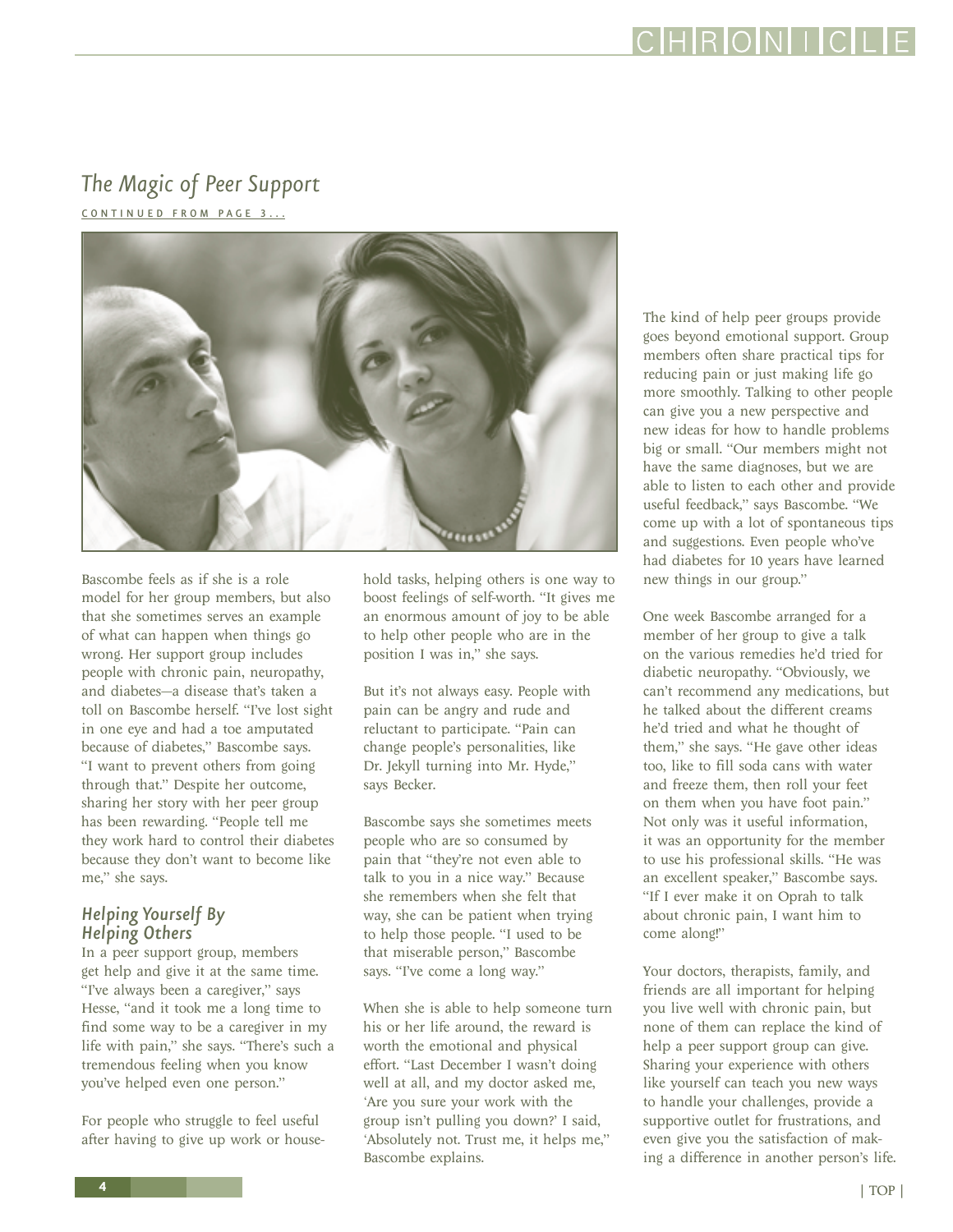## <span id="page-4-0"></span>*Improve Your Communication Skills*

*by Alison Conte and Erin Kelly*

In managing chronic pain, it is important to exprese wants, needs, hopes, and problems to your health providers, friends, and family. But this requires go communication skills, both for talking and listening. n managing chronic pain, it is important to express your wants, needs, hopes, and problems to your health care providers, friends, and family. But this requires good To communicate well you must:

**Identify Your Needs:** Tell others exactly what you need; never assume that others should be able to read your mind. Though it is nice to get help with the dishes without asking, don't blame others if they don't respond. You haven't asked!

*Repeat What You Heard:* When talking with family members or physicians, tell them, "This is what I heard you say. Correct me if I misunderstood." Then repeat what you think they said so there will be no confusion.

*Use Feeling Words:* Sharing your feelings is helpful when trying to describe your reaction to others' words or actions. Try saying "I feel angry when this happens" or "I feel happier when you say that." Try not to blame others for your feelings. Take responsibility for what you do and feel.

*Verify the Emotions of the Listener:* Share your interpretation of how you think the listener feels. "You seem bored with me. Are you tired of hearing about this?" Then they can confirm how they feel without worrying that they are hurting you or by making you guess. Some ACPA facilitators offer these specific suggestions for people with chronic pain who want to improve communications with medical professionals, friends, strangers, and family.

- ❋ A printed note can help explain to new acquaintances why you'd rather not shake hands, be touched on the shoulder, or hugged. Deborah Daly, who leads support groups in San Diego, California, suggested something short and sweet like: "I appreciate touch, but sometimes it might hurt me. It's nothing personal and I don't mean to be rude."
- ❋ Sometimes it's easier for family members to accept information from a doctor or medical resource. Catherine Cartwright, an ACPA facilitator from Vallejo, California, said, "It's better if they can hear from the medical provider directly." Daly and her family use the Internet to circulate articles about her medical conditions. "My daughter keeps a mini library of the resources we've found for everyone in the family to use," Daly said.
- ❋ Accept and validate the experiences of others. "In a support group or in a family, you should never deny or doubt another person's experience or opinion," said Cartwright. Every person is unique, and every situation is different. Worrying about whether someone's reaction is "right" or "wrong" is unproductive.
- ❋ Find common ground when trying to explain your situation. Daly compares her pain to the pain you feel when a dentist hits a nerve in your tooth, or when you hit your "funny bone"—only stronger and lasting much longer. "Those are things that almost anyone can relate to," she explained.

Just as people with pain appreciate talking to others perhaps in a support group—who have lived with similar situations, a caregiver support group can provide an outlet for spouses and children. There, they can talk to people who truly understand their unique frustrations.

[| TOP |](#page-0-0)

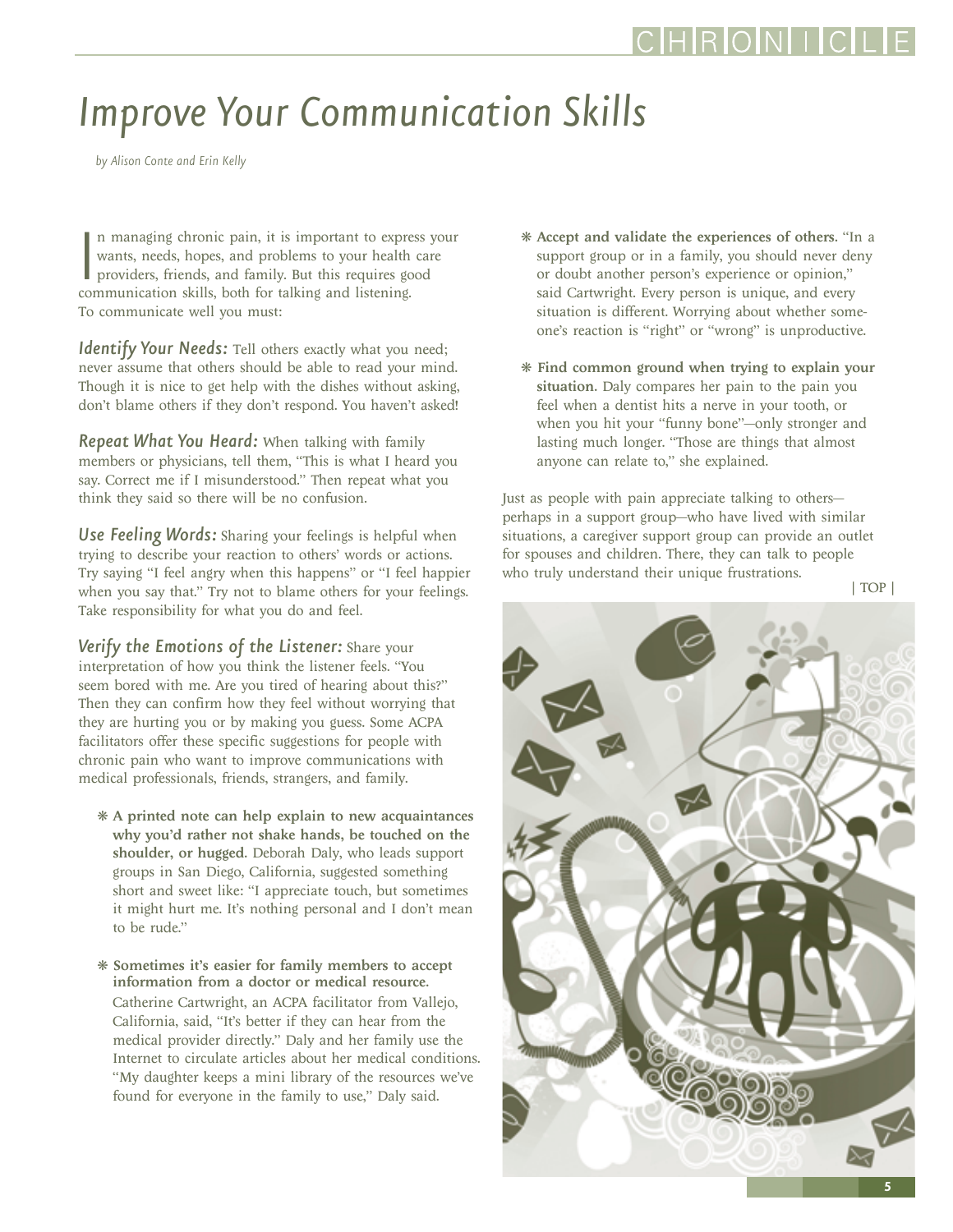### <span id="page-5-0"></span>*Solutions for Sleepless Nights*

*by Linda Winkler Garvin, R.N., M.S.N*

Sood night's sleep is an important component in<br>maintaining health and pain control. But about 3<br>to 50 percent of the general population is affected<br>insomnia and 10 percent have chronic insomnia, accord maintaining health and pain control. But about 30 to 50 percent of the general population is affected by insomnia and 10 percent have chronic insomnia, according to WebMD (<www.webmd.com>). Why should something as simple as "sleeping like a baby" be so hard to achieve?

Insomnia is described as difficulty falling asleep or maintaining sleep throughout the night. Although there are many types of insomnia, this article will focus on the causes of chronic insomnia and offer suggestions on improving the quality of sleep.

Individuals with chronic health conditions are at a higher risk of insomnia, due to the medications they are taking, their bodies' physiological reactions to chronic pain, and any anxiety and stress caused by their medical diagnoses. Individuals who are sleep deprived may experience drowsiness, difficulty concentrating and remembering details, and irritability. To avoid these adverse effects, it may help to learn about the activities, medications, beverages, and foods that can interfere with sleep, so you can modify your behavior and achieve better sleep patterns. Here are 10 tips to avoid sleep problems:

#### *1. Reduce the level of stimulation before bedtime.*

Start by decreasing the noise level in your bedroom and any room you are in during the evening. Whether you are watching television or listening to music, start to lower the volume slightly and dim the lights at least one hour before retiring. This may help decrease the amount of stimulation your senses and body are exposed to. It is also a good idea to avoid using a computer in your bedroom.

### *2. Establish a regular bedtime routine and adjust bedroom temperature.*

Go to bed and get up in the morning at the same time each day, even on the weekends. In addition, if a bedroom is too hot or too cold, it may affect your ability to get to sleep. For some peri-menopausal and menopausal woman, a good night's sleep is dependent on adjusting the thermostat or number of blankets to achieve different temperatures throughout the night.

### *3. Avoid foods and beverages that negatively affect sleep.*

- ❋ Any food that is spicy, hot, or has the potential to cause gastrointestinal upset should be avoided at dinner time.
- ❋ Avoid beverages with caffeine, such as tea, coffee, cola and other soda pop, or chocolate at least eight hours prior to bedtime.
- ❋ Contrary to what you might think, alcohol can interfere with sleep. While you may drop off quickly, you can wake up in the middle of the night dehydrated and restless. Stop drinking alcohol at least two hours prior to bedtime.
- ❋ The body works hard to metabolize protein foods like meat and cheese. This can interfere with the body's ability to relax and induce sleep.
- ❋ Limit the amount of fluids you drink before retiring. If you have an overactive bladder, you may want to limit fluids two to three hours prior to bedtime.
- ❋ A light evening snack that contains tryptophan may assist in relaxation and falling asleep. Tryptophan is in cheese, eggs, cottage cheese, milk, nuts, brown rice, bananas, and turkey.

#### *4. Avoid medications that interfere with sleep.*

Check with your pharmacist to see if the prescription or non-prescription medications you take could be affecting your sleep. If you suffer from chronic pain, check with your physician to make sure that your pain medication is adequate throughout the night so pain is not contributing to your insomnia.

Some non-prescription medications contain caffeine, which can interfere with sleep. These include Darvon Compound, Fiorinal, Excedrin, and Midol. For a more extensive list go to [http://wellness.uwsp.edu/medinfo/handouts/LAs/Caffeine.](http://wellness.uwsp.edu/medinfo/handouts/LAs/Caffeine.pdf) [pdf](http://wellness.uwsp.edu/medinfo/handouts/LAs/Caffeine.pdf). Some drug categories that negatively affect sleep quality are corticosteroids, diuretics, antidepressants, beta blockers, nicotine, and alcohol.

### *5. Develop an effective exercise program.*

Although a routine exercise program may reduce or help prevent insomnia, don't engage in aerobic activity later than three hours before bedtime. Some individuals feel that gentle stretching exercises prior to bedtime help their bodies to relax.

[CONTINUED ON PAGE 7...](#page-6-0) [| TOP |](#page-0-0)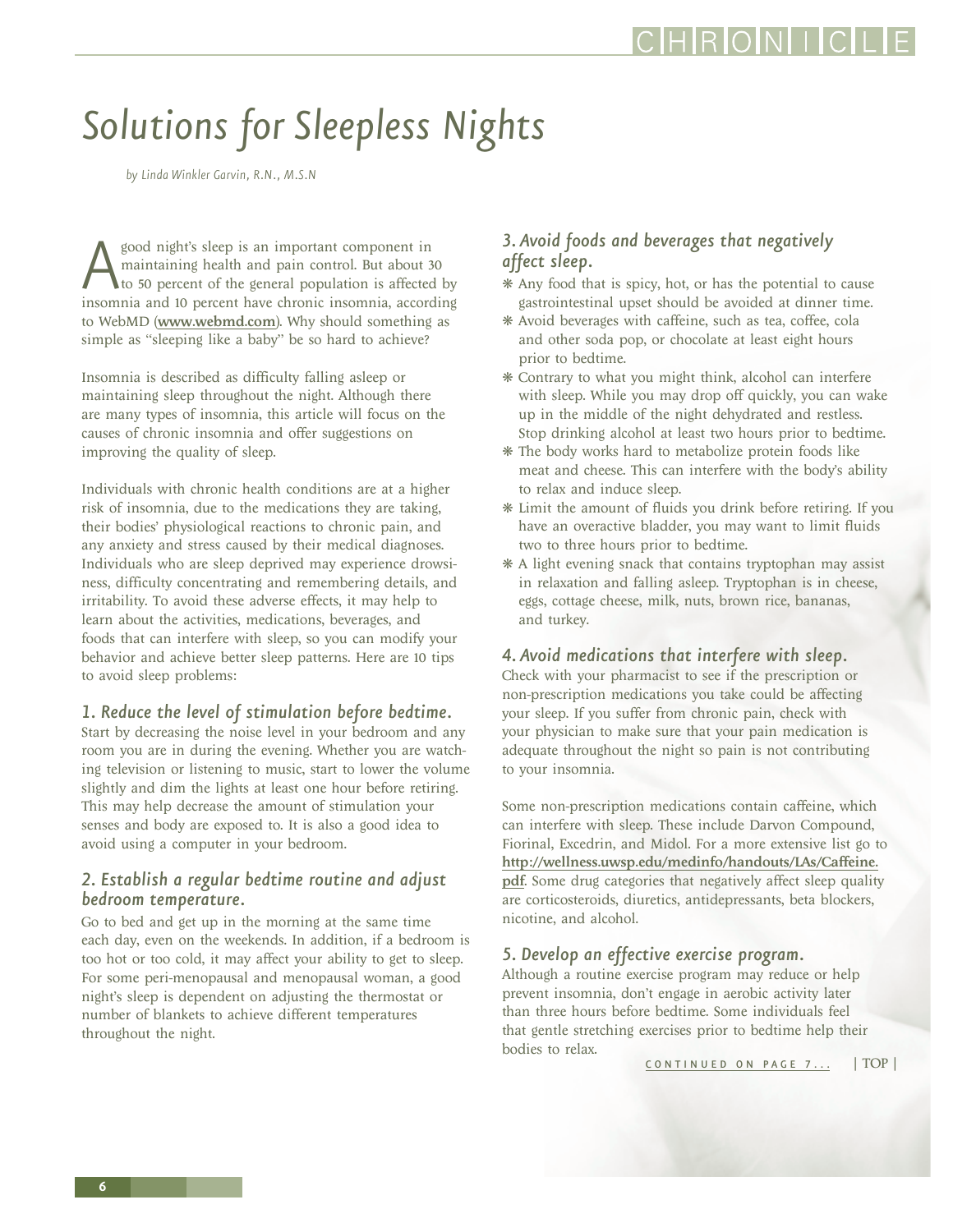### <span id="page-6-0"></span>*6. Take a bath.*

Many people find a bath relaxing prior to bedtime. However some women find that a very hot bath can trigger hot flashes, which can interfere with sleep. So plan your bath time accordingly.

### *7. Learn to relax.*

Educate yourself about various relaxation techniques and try progressive relaxation, meditation, or imagery one to two hours prior to bedtime. Remember to use your bedroom only for sleep, relaxation, and sex. All work or study activities should be done elsewhere.

### *8. Happy thoughts only; do not concentrate on mental or emotional problems.*

Your thoughts and images prior to bedtime will also affect your sleep. Along with trying relaxation techniques, try to establish a habit of not focusing on or ruminating about problematic or painful emotional issues at least one hour prior to bedtime.

#### *9. Bed and pillows should be comfortable.*

Check your mattress, box spring, and pillows to make sure they are not worn out or have lost their supportive qualities. You may want to flip your mattress every few months. If you have developed any new neck, back, or hip pain over the past few months you may need a new bed.

#### *10. Keep a sleep diary.*

A sleep diary can be very helpful in working with your physician or nurse consultant on your sleep problems and overall health. (You can add your sleep habits to your [ACPA](http://www.theacpa.org/25/CommunicationTools.aspx) [Pain Log](http://www.theacpa.org/25/CommunicationTools.aspx) for a complete review of your condition.) Bring it to your appointments for the health professionals to review. With a sleep diary, you keep a record—for one to four weeks—of your daytime and evening activities, revealing activities that are thwarting your ability to sleep well. Note the time of day for each activity.

For each day, list the time you went to bed, how long it took to fall asleep, how many times you woke up during the night and behavior that occurred as a result of waking up, total hours of sleep, quality of sleep, and any other pertinent data. Include your general mood and stress levels, during the day

and night, as well as thoughts which awaken you in the middle of the night. Using the [ACPA Pain Log](http://www.theacpa.org/25/CommunicationTools.aspx) will make it easy to track these factors, as well as your activities.

You should also provide the time of day that you ingest: ❋ Vitamins, non-prescription, and prescription medications ❋ Foods (including snacks) and beverages (including alcohol) ❋ Caffeine or nicotine

If your sleep habits do not improve after trying these suggestions, ask your physician about a referral to a sleep clinic or sleep specialist. For assistance in getting your insurance to pay for this treatment, read *Navigating Through the Insurance Maze* in the March 2009 *[ACPA Chronicle](http://www.theacpa.org/uploads/documents/chronicle_spring_09.pdf)*.

**Linda Winkler Garvin, R.N., M.S.N., of Alameda, California, is Director of Health Management Associates, an adult medical case manager/liaison with an advanced degree in nursing. She teaches relaxation for stress management, health and nutritional classes, and provides a pain management and exercise program for people with chronic pain and chronic diseases. She uses relaxation techniques and imagery to manage pain. Learn more at <www.healthmanagerbayarea.com> or email [garvin\\_linda@yahoo.com](mailto:garvin_linda@yahoo.com)**

[| TOP |](#page-0-0)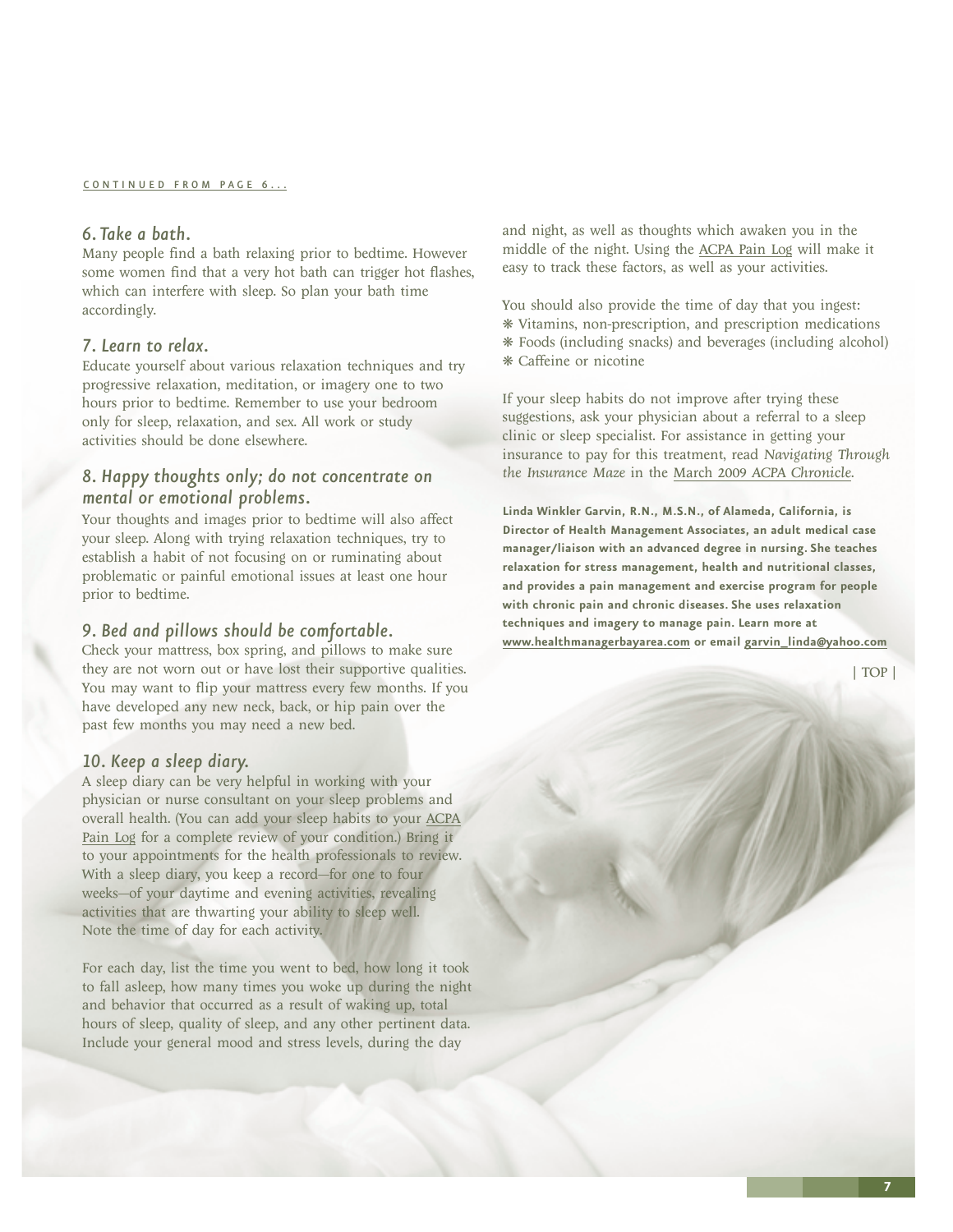# <span id="page-7-0"></span>*REMS: Fighting Drug Abuse or Limiting Access? How Risk Evaluation and Mitigation Strategies Could Affect You*

*By Kathryn Keller, PharmD, CPE*

The Risk Evaluation and Mitigation Strategy (REMS)<br>requirement was created by the Food and Drug<br>Administration (FDA) with great intentions. In recent<br>decades, the agency observed a perceived trend of increasing he Risk Evaluation and Mitigation Strategy (REMS) requirement was created by the Food and Drug Administration (FDA) with great intentions. In recent adverse drug events associated with the abuse and misuse of prescription opioids. So they conceived of a program called REMS as a way to reduce the chance that these drugs would get into the hands of people who have the disease of addiction. This was an attempt to protect them from the harmful effects of misuse.

This alarming trend is documented in various studies. Despite the many restrictions and cautions already on these controlled drugs, the 2002 Drug Abuse Warning Network (DAWN) data showed there were 108,320 emergency department visits for treatment of events due to opioid analgesics, which is a 153 percent increase from 1995 statistics.

- ❋ Opioid analgesic misuse issues can include such events as "pharm parties" with inadvertent deaths (particularly in youth), physician-prescribing errors (as has been seen with methadone, for example), inappropriate patient selection when prescribing rapidly-acting opioid pain relievers like Fentora™, as well as persons simply failing to heed their physicians' advice on how to take and store these drugs correctly.
- ❋ Teenagers report it is often easier to get prescription drugs than beer, according to a 2008 National Center on Addiction and Substance Abuse survey.
- ❋ Drug treatment admissions for non-heroin opioids as primary drug rose 350 percent from 1996 to 2006.
- ❋ The 2007 National Survey on Drug Use and Health (NSDUH) states that 33.5 million Americans reported they used a pain reliever "non-medically" at least once in their lifetimes (a 13 percent increase from 2002).

Recently, news sources reported that trucks delivering medications from pharmaceutical manufacturers to distribution centers were hijacked by sophisticated pirates. Not only were some drugs diverted to non-prescribed users, but other medications were left unrefrigerated for a dangerous time period, making them unsafe for use by legitimate patients.

### *Starting REMS*

Congress responded to these alarming trends by asking the Institute of Medicine (IOM) to evaluate the U.S. drug safety system. In 2006, the IOM responded with "The Future of Drug Safety: Promoting and Protecting the Health of the Public." It says that the FDA must "balance expeditious access to drugs with concerns for safety" and focus on three areas:

- ❋ Strengthen the science for safety surveillance at every stage
- ❋ Improve communication flow to all stakeholders
- ❋ Improve operations using some of the Prescription Drug User Fee Act (PDUFA) funds to enhance implementation of review, analysis, and communication processes.

REMS is a system initiated by the FDA under the authority of the Food and Drug Administration Amendments Act (FDAAA) of 2007 to assure that the benefits of drugs outweigh their risks. It expands FDA's monitoring and regulatory authority from the pre-approval stage to include gathering post-marketing information from various sources. Also, FDA now has the authority to alter approval status or conditions in the post-marketing period.

The next step happened in March 2008, when the FDA identified 28 drugs or biologicals, both brand and generic, that would be required to have specific REMS requirements. Since then, the list of REMS drugs has grown much longer. It can be reviewed on the [FDA Web site.](http://www.fda.gov/Drugs/DrugSafety/PostmarketDrugSafetyInformationforPatientsandProviders/ucm111350.htm)

In February 2009, the FDA told 16 manufacturers of long-acting (LA) opioids to submit proposed REMS for their drugs. The FDA directed the companies to work cooperatively to achieve consistent safe practices. The discussion about LA opioids continued with a stakeholders meeting and public meeting with the FDA in May 2009, and, in December 2009, the first Industry Working Group public meeting.

#### *What Does a REMS Include?*

FDA's draft guidance says REMS must include these elements: ❋ Medication guide/patient package insert

- ❋ Communication plan for healthcare providers
- ❋ Elements to assure safe use
- ❋ Timetable, recommended format, and FDA contacts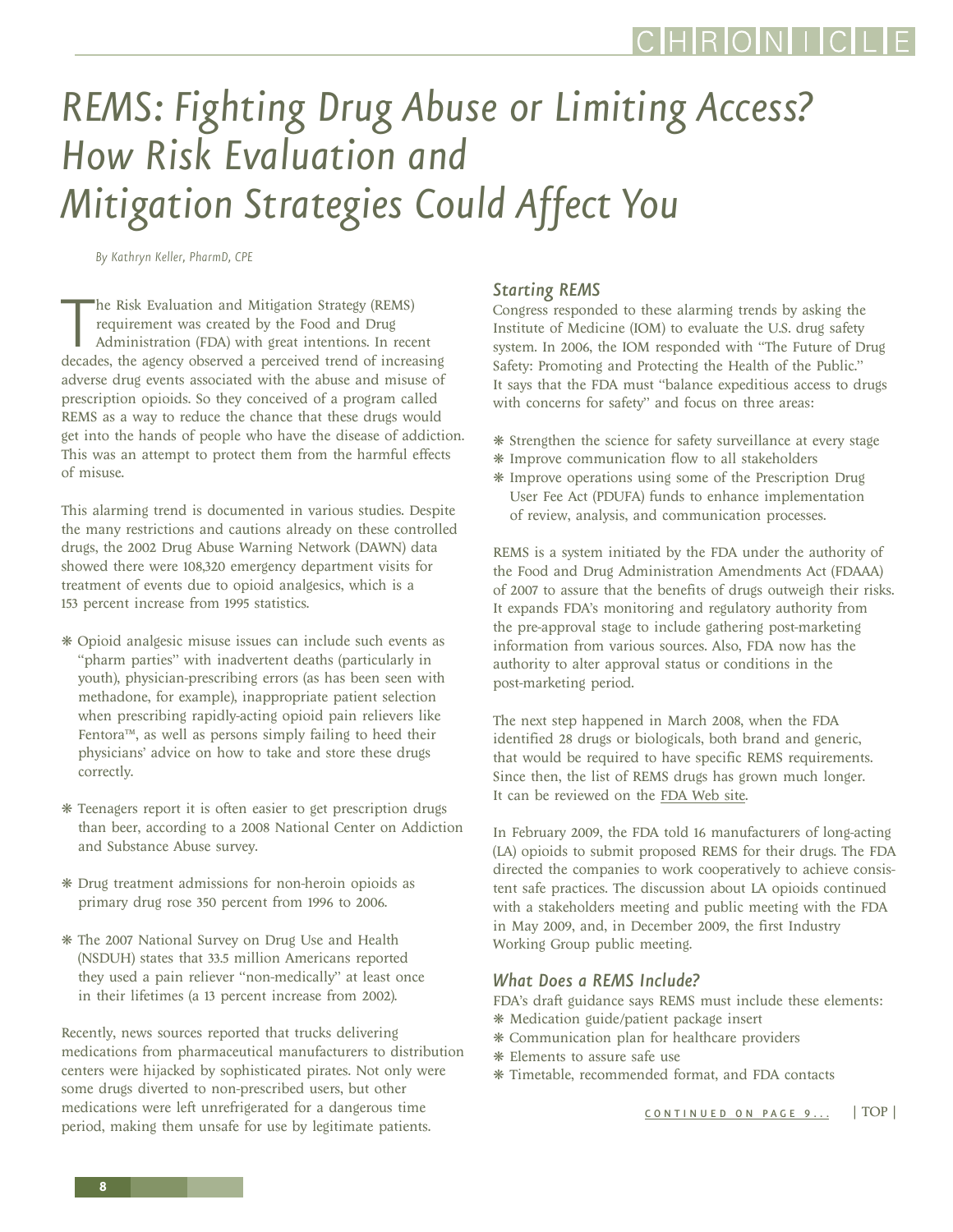### <span id="page-8-0"></span>*Developed to protect people from the harmful effects of misuse*



#### [CONTINUED FROM PAGE 8...](#page-7-0)

As an example, one of the current opioid REMS is for Onsolis™ (fentanyl buccal film) and is termed the FOCUS™ program. It has a medication guide, communication plan, elements to assure safe use, and an implementation system. It states that prescribers and pharmacies must be tested and registered and that people needing the medications must be identified and enrolled in the program. The prescription is delivered by courier to the approved pharmacy, then couriered to the patient's home. The FDA is planning similar programs for Actiq™ and Fentora™.

The REMS for Embeda™, which contains morphine sulfate and naltrexone hydrochloride, is considered 'interim" and includes a medication guide and communication plan.

### *How Will REMS Affect You?*

You should consider that putting security in place to comply with the REMS will be expensive for manufacturers, and possibly for pharmacies, physicians, and people with chronic pain who need these medications to function in daily life. If only certain physicians and pharmacies are "registered" to receive these drugs, access will become more difficult for some people, particularly those in rural areas.

Privacy issues are part of the discussion, as doctors and people with pain consider being identified as drug users. Obtaining your medications will become more complicated, with restrictions on the transmission of prescriptions and delivery of some analgesics only to your home and not to the drug store.

Is all this security, education, and precaution necessary and sufficient? One case study points out the need for stricter controls and clearer instructions. A letter to the editor by Dr. David H. Jang entitled, "Severe Opioid Withdrawal Due to Misuse of New Combined Morphine and Naltrexone Product (Embeda)" recently appeared in the *[Annals of](http://www.annemergmed.com/article/S0196-0644(09)01703-X/fulltext) [Emergency Medicine](http://www.annemergmed.com/article/S0196-0644(09)01703-X/fulltext)*. (55 (1):303, March 2010.)

It reviews the situation of a 39 year-old woman with chronic pain who was taking 160 mg methadone daily. She received a prescription for Embeda (30 mg morphine/1.2 mg naltrexone). The article states: "For unclear reasons, she chewed her first dose prior to swallowing. It is not entirely clear if the

patient received proper instructions on how to administer her medication." She began to experience severe opioid withdrawal syndrome in 10-20 minutes and was admitted to a hospital intensive care unit for 24 hours of care.

The article goes on to say, "It is not clear whether this case represents a failure to counsel or an intent to abuse. Despite the use of an education-oriented REMS, this patient was apparently unaware of the risk of precipitating abrupt, severe, and recalcitrant opioid withdrawal by chewing the capsule."

While this example illustrates the level of danger in misusing medications, the added expense, complexity, and delays involved in enacting REMS protocols might change the pharmaceutical landscape. It could mean that drugs may be prescribed less often, that drug production would be halted, or even that fewer new drugs would be developed.

Imagine what this might mean for people who need these drugs to manage their conditions or illnesses, to function in a fulfilling life, or to continue living at all. The FDA assumes that we will adjust to the new regulations but we must also consider how many lives will be diminished or lost along the way.

More information can be found at the [FDA central](http://www.fda.gov/Drugs/DrugSafety/InformationbyDrugClass/ucm163647.htm)  [Web site](http://www.fda.gov/Drugs/DrugSafety/InformationbyDrugClass/ucm163647.htm) for opioid drugs and REMS.

The FDA is accepting further public comments on REMS until October 2010. Further information on how to submit your opinions can be found in the [Federal Register notice](http://frwebgate.access.gpo.gov/cgi-bin/getdoc.cgi?dbname=2009_register&docid=fr19oc09-67.pdf).

**Kathryn Keller has been a California licensed pharmacist since 1979. As a member of the American Society of Pain Educators (ASPE), Dr. Keller was among the first to become a Certified Pain Educator (CPE) in 2009. Her work was vital to the reinvigoration of the Northern California Pain Initiative (NCPI) and she has continuously served on the Advisory Council. Dr. Keller is currently an independent consultant pharmacist and joined the ACPA Board of Directors in March 2010.** [| TOP |](#page-0-0)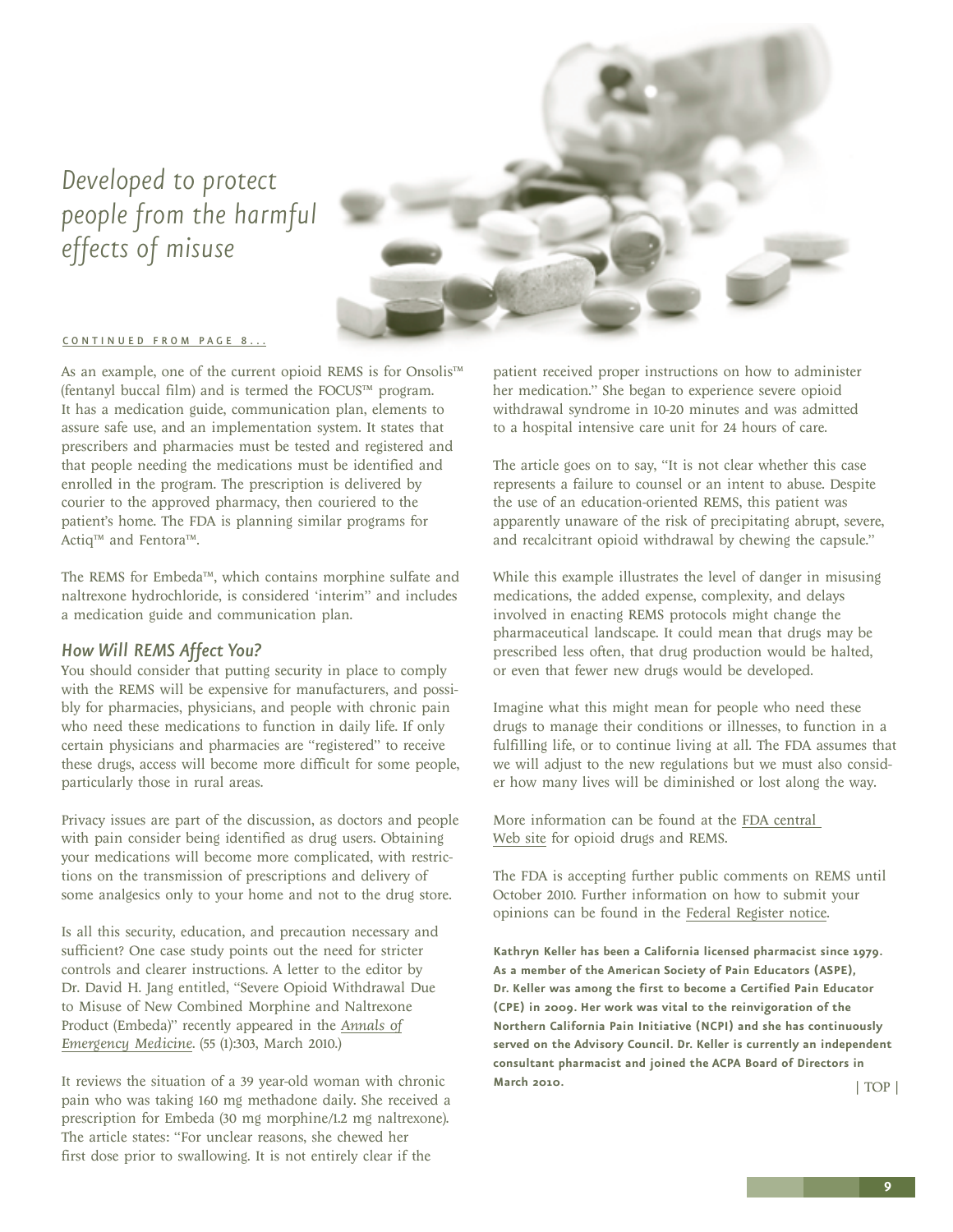## <span id="page-9-0"></span>*Interdisciplinary Pain Programs Focus on the Total Person*

While medical science has made remarkable advances<br>to eradicate some diseases, cure others, and extend<br>life, chronic pain is still one area that doctors are<br>struggling to understand. The good news is that they have to eradicate some diseases, cure others, and extend life, chronic pain is still one area that doctors are made advances in helping people like you to manage your pain through [Interdisciplinary Pain Programs.](http://www.theacpa.org/26/PainManagementPrograms.aspx) These programs are designed to help you become part of the treatment team and take an active role in regaining control of your life in spite of the pain. The programs are focused on the total person, not just the pain.

### *What is Interdisciplinary Pain Management?*

Interdisciplinary pain management is designed to offer a complete program from assessment, treatment, communication, and education through to follow up. The treatment is never focused on just the pain, but takes a holistic approach; who you are and how you feel is as much a part of shaping your treatment as your physical condition.

**The interdisciplinary aspect means that your health care team is made up of many players:**

- ❋ "Patient" (the person with pain)
- ❋ Significant others (family, friends, neighbors)
- ❋ Physicians
- ❋ Nurse practitioners
- ❋ Physician assistants
- ❋ Nurses
- ❋ Psychologists
- 
- ❋ Physical therapists
- ❋ Occupational therapists
- ❋ Recreational therapists
- ❋ Vocational counselors
- ❋ Pharmacists
- ❋ Nutritionists/dieticians
- ❋ Social workers
- ❋ Support staff
- ❋ Volunteers
- ❋ Others

Team members may vary from one program to the next, but the underlying goal remains the same: to help you live a full life. You might have noticed that the "patient" is at the top of the list. Without your willingness to travel from patient to person by taking an active role in the program, nothing that the program has to offer will be helpful since there is currently no cure. Your efforts are the key to success!

### *Benefits of a Well-Functioning Team*

In an interdisciplinary pain program, a team of professionals meets on a regular basis to review your care and discuss it with you. They will look at the goals that have been set, what you have accomplished, and where you are having difficulties. Based on that they will evaluate what the next best steps are for YOU.

### *Assessment*

When you are being considered for an interdisciplinary pain program you will see various staff members who will evaluate different areas of your health and ability. This is where the treatment goals and expected outcomes will be identified.

### *Treatment*

Each professional will be part of the treatment plan, working together toward your treatment goals. This, of course, means that you, too, must be an active participant in your treatment. The goals should be clearly stated, focused, realistic, and measurable. There will be an on-going assessment of progress.

### *Communication*

Lines of communication must remain open for everyone involved. In addition to the treatment team, your primary provider, insurance company, and your family should be involved at some level. Although there are common goals for the entire team, each team member may focus on specific issues toward your goals: improved quality of life, reduced sense of suffering, and increased level of functioning, both physically and emotionally.

For example, a physical therapist may be focusing on upper body strength, flexibility, and endurance with the general goal to improve physical function. A psychologist may focus on increasing communication skills, recognizing emotions, and increasing self-esteem with the goal of improving your overall outlook. A nurse may address components of a healthy lifestyle, while a physician may attempt to find the medications that work best for you.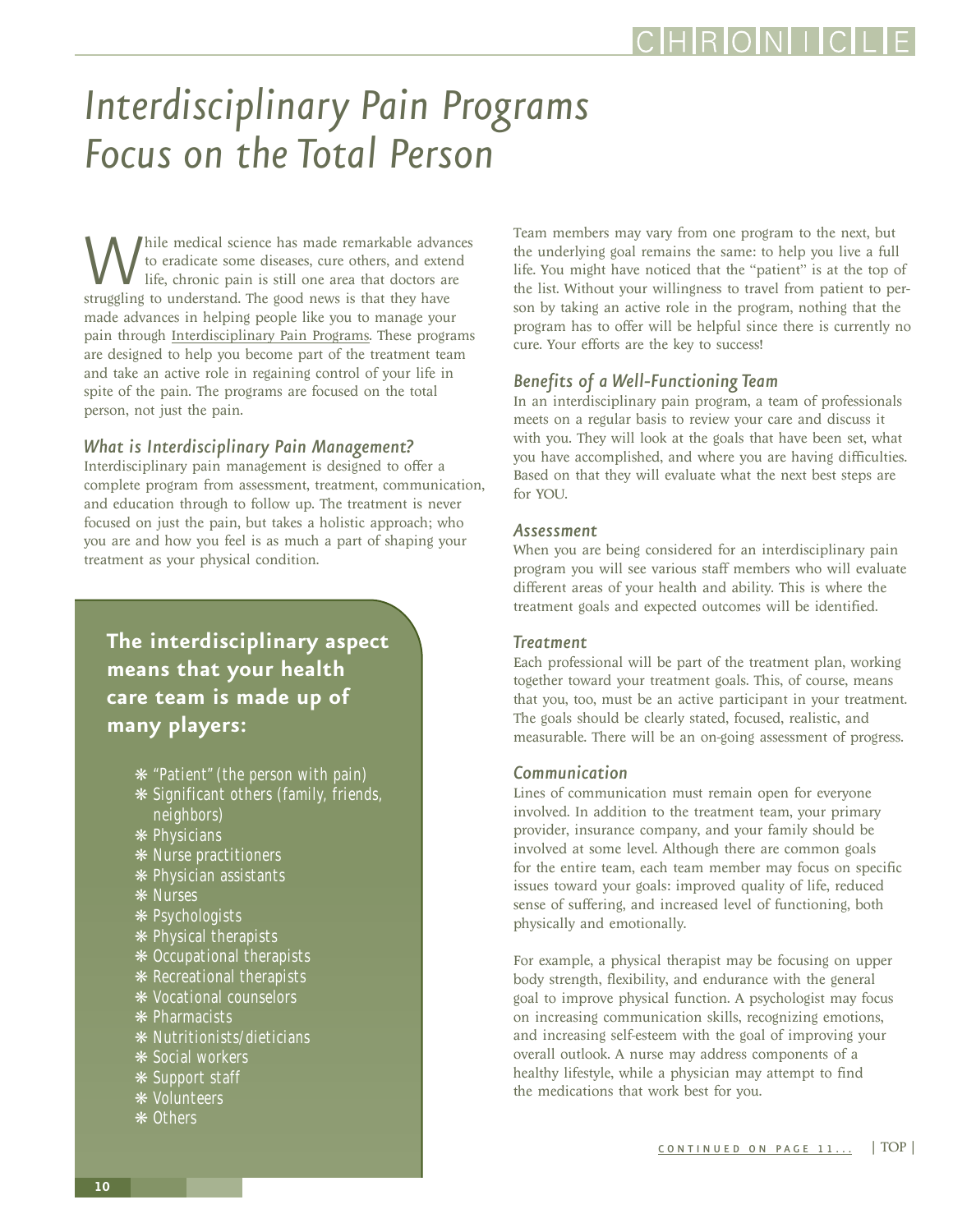<span id="page-10-0"></span>

Communication among the team members on a regular basis is a critical part of the overall effectiveness of the efforts.

### *Education*

Fear of the unknown can be a controlling factor. For a person with pain, entering a pain program can be overwhelming. This is eased if a "blueprint" of the program from beginning to end is clearly defined at the onset. Then you know what is expected of you and what you can hope for after the program is completed.

### *Afterwards, Some Pain May Remain*

When you are an active part of the program you are watched and evaluated closely to track your progress and identify problem areas. However, when you leave a program that is no longer the case.

Even when a program is successful, you may still have some level of pain, still need medications, and in some cases additional treatments once you complete the program. You will have to take responsibility for continuing any exercise program, practicing the pain management skills you learned, and communicating appropriately with family members and health care providers. Pain programs do not take away your pain or take you back in time to before the pain began. Life can be improved greatly by completing a pain program, but you may still have limitations and need to be seen on a regular basis by your primary care provider. The goal of the program is to improve the quality of your life, increase your level of functioning, and reduce your sense of suffering.

### *Outcomes of the Program*

There has been increased evidence that an interdisciplinary pain management program can (in varying degrees):

- ❋ Reduce dependence on health care
- ❋ Increase ability to return to work
- ❋ Improve quality of life
- ❋ Increase function
- ❋ Reduce pain levels
- ❋ Lessen sense of suffering
- ❋ Provide the skills to manage pain on a daily basis.

Hearing that you may have to live with pain sounds like an impossible task and it can be if you do not have the right direction, intervention, and skills to move from the mindset of a disabled patient to the attitude of a functional person. Living with pain is possible and having the opportunity to take an active part in an interdisciplinary pain program provides the best opportunity to accomplish that in a cost-effective and timely manner.

### *Finding and Evaluating an Interdisciplinary Pain Program*

There are a number of practices and facilities that are called pain clinics. While they may address specific pain problems, they often do not offer the complete package needed to help a person regain control of his or her life.

It is important that a program provide you with the physical, emotional, and psychological components you need. Perhaps the most important step is to meet the team and make sure that you feel comfortable with them. If you are not comfortable with the team, it will be much more difficult to make progress. A well-functioning interdisciplinary pain team should:

- ❋ Share the same beliefs and mission
- ❋ Be patient and family centered
- ❋ Work together for common, agreed-upon goals
- ❋ Develop treatment plans based on individual needs
- ❋ Have mutual respect and open communication
- ❋ Frequently communicate between primary provider and team members
- ❋ Monitor progress toward goal achievement
- ❋ Understand that meeting the goals of each person in the program is an ongoing responsibility of all team members
- ❋ Share feedback about progress and performance with participants, caregivers, significant others, and primary care providers
- ❋ Schedule formal follow-up

**Adapted from: Interdisciplinary Pain Management: Dennis Turk, et al. Task Force Report developed for American Pain Society. 2009; American Chronic Pain Association; Copyright 2009.**

[| TOP |](#page-0-0)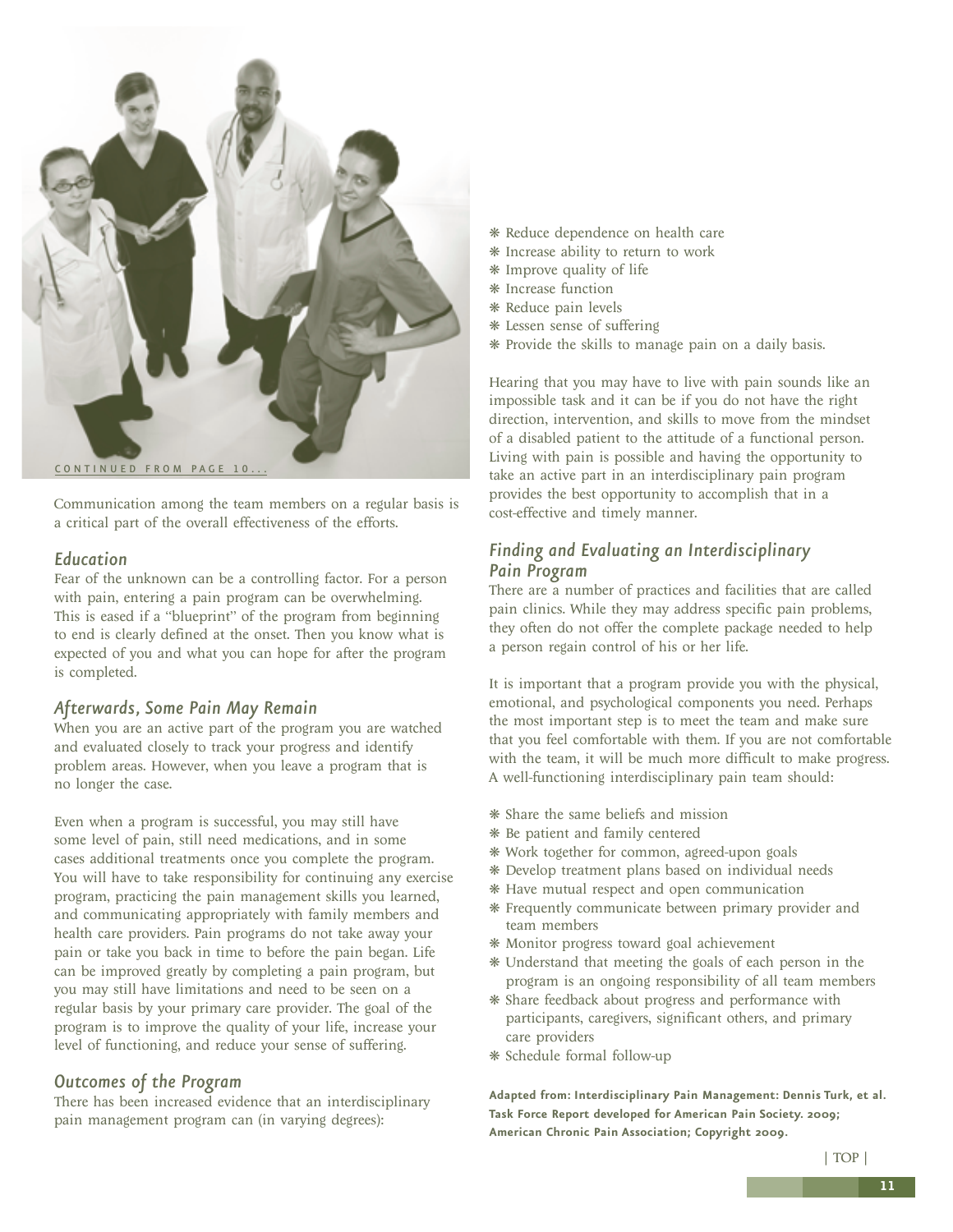### CHRONI

### <span id="page-11-0"></span>*ACPA Updates*



### *New Web Site Launched May 5, 2010*

ACPA debuted a new Web site design in May, providing a better user experience with more features to help people with pain.

The Web site now has:

- ❋ An enhanced video delivery system
- ❋ Better navigation to help you find the specific topics you are searching for
- ❋ An A to Z guide for specific medical conditions
- ❋ A [glossary of healthcare terminology,](http://www.theacpa.org/30/Glossary.aspx) with links to additional resources
- ❋ An expanded section for pain management tools
- ❋ Additional interactive content
- ❋ A daily affirmation to inspire and heal the spirit

Find us in the same place—<www.theacpa.org>—and let us know what you think.

### *Join Us on Facebook*

ACPA has started a group page on Facebook. We hope this will expand our reach to new audiences. We will also post notices of events, upcoming legislative action, and links to programs, services, and support groups. We also have included a few videos and relaxation exercises. To become a fan or just see what's new, follow the link on our [Web](http://www.theacpa.org/newsDetail.aspx?id=6) [site's news page.](http://www.theacpa.org/newsDetail.aspx?id=6)

### *Past and Future Gatherings*

The ACPA board met in California on March 5 to 7. Topics included the use of new media to reach more people with pain and their supporters, current pain issues and challenges on which the ACPA can take action, and strategic planning for the future of the organization.

From May 21 to 23, the ACPA held a media and advocacy training session in Pittsburgh for more than two dozen group facilitators and regional directors. The goal of the session was to prepare people with pain to be more articulate spokespeople for themselves and others with pain. We also worked to energize these leaders to create local and regional activities to call attention to the issues of living with pain during September's Pain Awareness Month.

In October the board will host a 30th anniversary celebration and honor past board members who have contributed to ACPA over its three decades of service. Watch for the September issue of *The Chronicle*, which will highlight the history of the ACPA.

### *Thirty Years of Wellness*  CONTINUED FROM PAGE 1...

In the past, I had experienced a few successes in treatment that reduced my pain levels. I still remember how excited I was to think that the pain nightmare was ending, only to find out that the relief was short-lived. It was my fear of the pain returning that motivated me more than anything to begin a support group for people with pain.

I knew that if I was to stay in the role of a person actively involved in pain management—not a passive patient—I would have to continue with all the skills I learned while on the pain unit. What better way to receive reinforcement than to share knowledge with others! That revelation was realized in 1980 when the first American Chronic Pain Association group met in Monroeville, Pennsylvania.

Of course the ACPA has grown significantly over the past 30 years. Today several hundred ACPA support groups meet across the U.S. and in many other countries. The ACPA has developed a wealth of tools to help people with pain live fuller, richer lives. And each day I learn something new about pain management, human courage, and determination.

In the 31 years since I left the pain management program at the Cleveland Clinic, I have remained a person. I am a testament to the truth that it really is possible to live a full life in spite of pain, but the key is for the person with pain to take an active role—and remain active.

In this issue, you can read about how our [support groups](http://www.theacpa.org/33/SupportGroups.aspx) have been essential to ACPA's efforts teach pain management. Our members and facilitators discuss how when they reach out to help others, they are also helping themselves.

On a personal note, I have to thank each person who has become involved in the American Chronic Pain Association at some level. I want to thank you for allowing the ACPA to reach out to you. It is my hope that life has become a little bit brighter for you and your family because of it. Thank you!

*In September 2010,* The Chronicle *will commemorate the [30th](http://www.theacpa.org/66/ACPA30thAnniversary.aspx) [anniversary](http://www.theacpa.org/66/ACPA30thAnniversary.aspx) of the ACPA with a historical retrospective. If you would like to contribute a personal recollection of how the ACPA has affected your life, or a note of encouragement to the organization and its members, please send it to* The Chronicle *Editor, c/o The ACPA, PO Box 850, Rocklin, CA 95677 or to [ACPA@pacbell.net.](mailto:ACPA@pacbell.net)*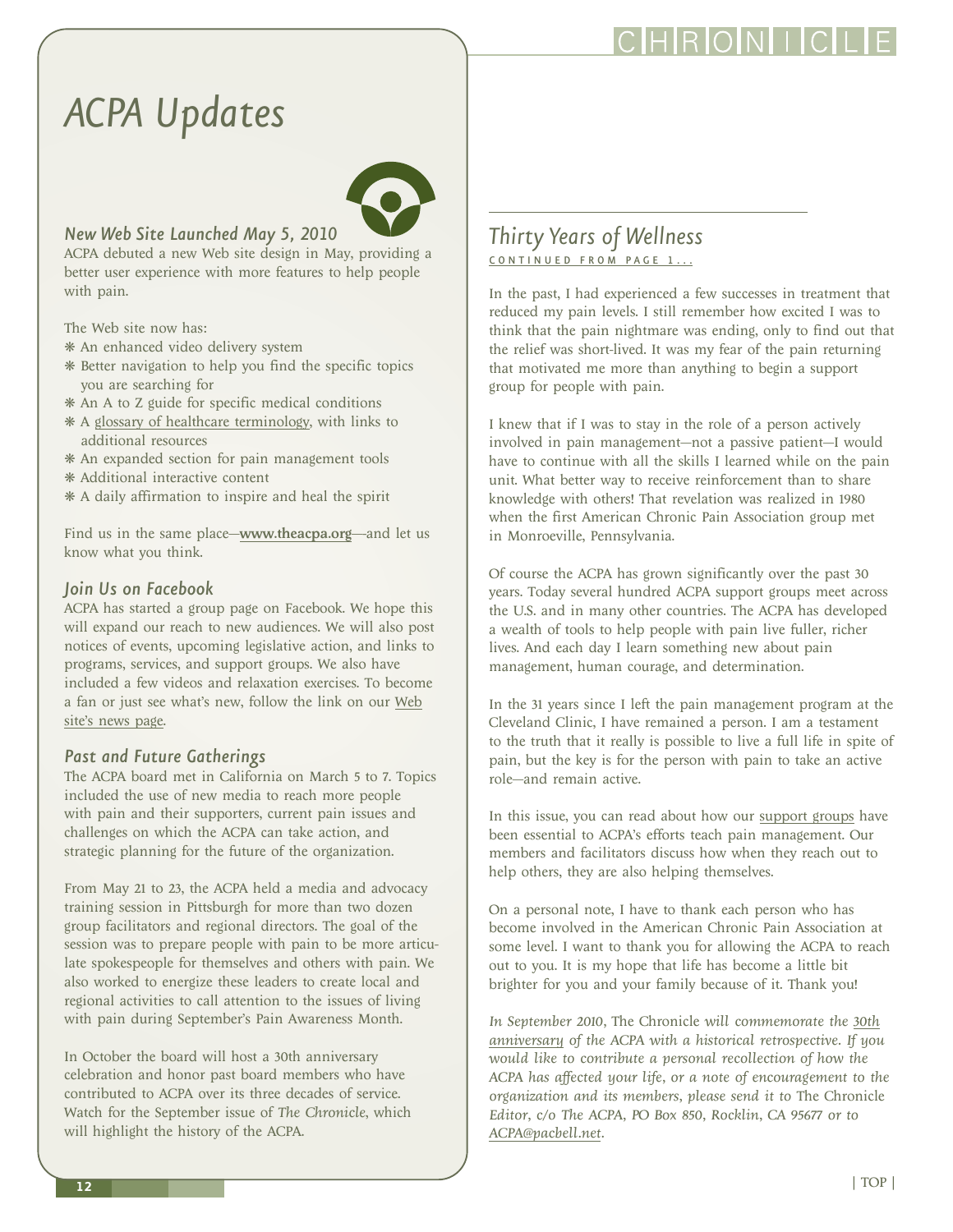## *Thank You!*

<span id="page-12-0"></span>*Welcome to our new groups and facilitators.*

*Claudia Welch*

*Karen Cummings Oakdale, CT*

> *Ronald Farris Waltham, MA*

*Sheila Griffin*

*Adam Hesney*

*Danita R. Grice Delaware, Ohio*

*Since 1980, the American Chronic Pain Association has provided people who must live with daily pain a means to help themselves to a richer, fuller life. We are grateful to have the support of these corporate sponsors for our mission.*

**AMBASSADOR** *Pfizer*

### EDUCATOR

*Cephalon King Pharmaceuticals Medtronic, Inc. Purdue*

BUILDER

*Abbott Endo Forest Laboratories PriCara Roche*

*Thank you to these corporations for grants that enabled ACPA to fund special projects.*

*Pfizer for Fibromyalgia education campaign* 

*Medtronic Foundation for redesign of the Web page*

*Forest Laboratories for the Fibromyalgia Web-based interactive person*

*King for support of Consumer Guide Medtronic for Understanding Medical Devices DVD Web Cast* 

*The ACPA is a peer support organization: we help each other learn to live fully in spite of chronic pain. Your [membership,](http://acpa.stores.yahoo.net/membership.html) [donations,](http://acpa.stores.yahoo.net/donations.html) and [purchase](http://acpa.stores.yahoo.net/) of materials keep the ACPA alive and reaching out to even more people with pain.*

### *Tributes*

In Memory of Joyce Dominich *Given by Wally Deschene*

IN HONOR OF Dr. Sarah Whitman *Given by Esther Gilbert*

> *The Chronicle is published quarterly by the American Chronic Pain Association.*

*We welcome essays, poetry, articles, and book reviews written by people with chronic pain or their families.*

*Please send inquiries to:* The ACPA P.O. Box 850 Rocklin, CA 95677

**Executive Director:** Penney Cowan

**President, Board of Directors:** David Provenzano, M.D.

PAST PRESIDENT, **Editorial Director:** Nicole Kelly

**Medical Editor:** Steven Feinberg, M.D.

**Copy Editor:** Alison Conte

**Special Features:**